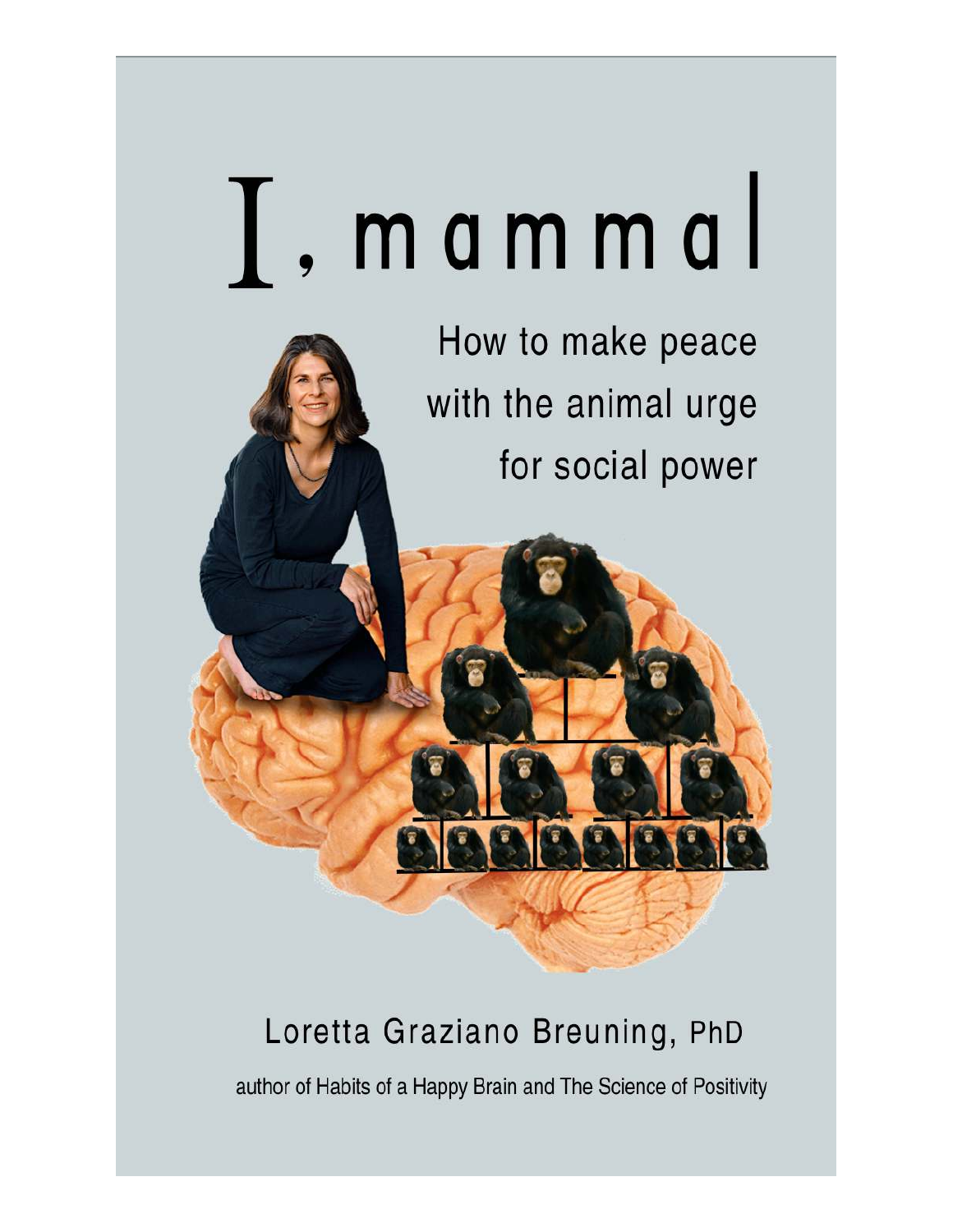## **Chapter 1**

### **The Neurochemical Facts of Life**

...Whatever your yardstick of success, you care about it with the intensity of the neurochemicals that drive animals to reproduce...

The term "mammal brain" is used here to denote the brain structures common to all mammals. That includes:

- the limbic system, which is unique to mammals;
- the brain stem (medulla) and the cerebellum, which all mammals inherited from reptiles; and
- a small cortex size varies, but every mammals has at least a small one.

Only humans have a pre-frontal cortex, so it not included in the mammal brain. Our cortex can manipulate abstractions in a way that smaller brains cannot. Humans have a unique ability to create information instead of relying only on what our senses report. This ability is not located in one spot that can be pinpointed. But it's clear that our large cortex is qualitatively different from the smaller models.



Language is abstract and it takes a large cortex to process. The limbic system does not use language, which is why your limbic system does not tell your cortex what it's up to in words. It reacts to the world non-verbally, by releasing neurochemicals. Your cortex tries to interpret these reactions but it doesn't have the inside scoop.

Your cortex learns about your neurochemistry the way it learns about other things – by observing patterns. If you focus attention on your neurochemical reactions to the world, you can find patterns and interpret them. But it's never easy for a cortex to understand the limbic system it's attached to. Studying animals can help because animals respond to their neurochemicals with less inhibition. Animal behavior patterns have a lot to tell us about what our limbic system is up to.

The first mammals inherited their brains from reptiles and added new features. Reptiles are solitary creatures, without brain structures for making social judgements. Early mammals thrived by living in groups because there's safety in numbers. This strategy was not planned. Survival rates were simply higher among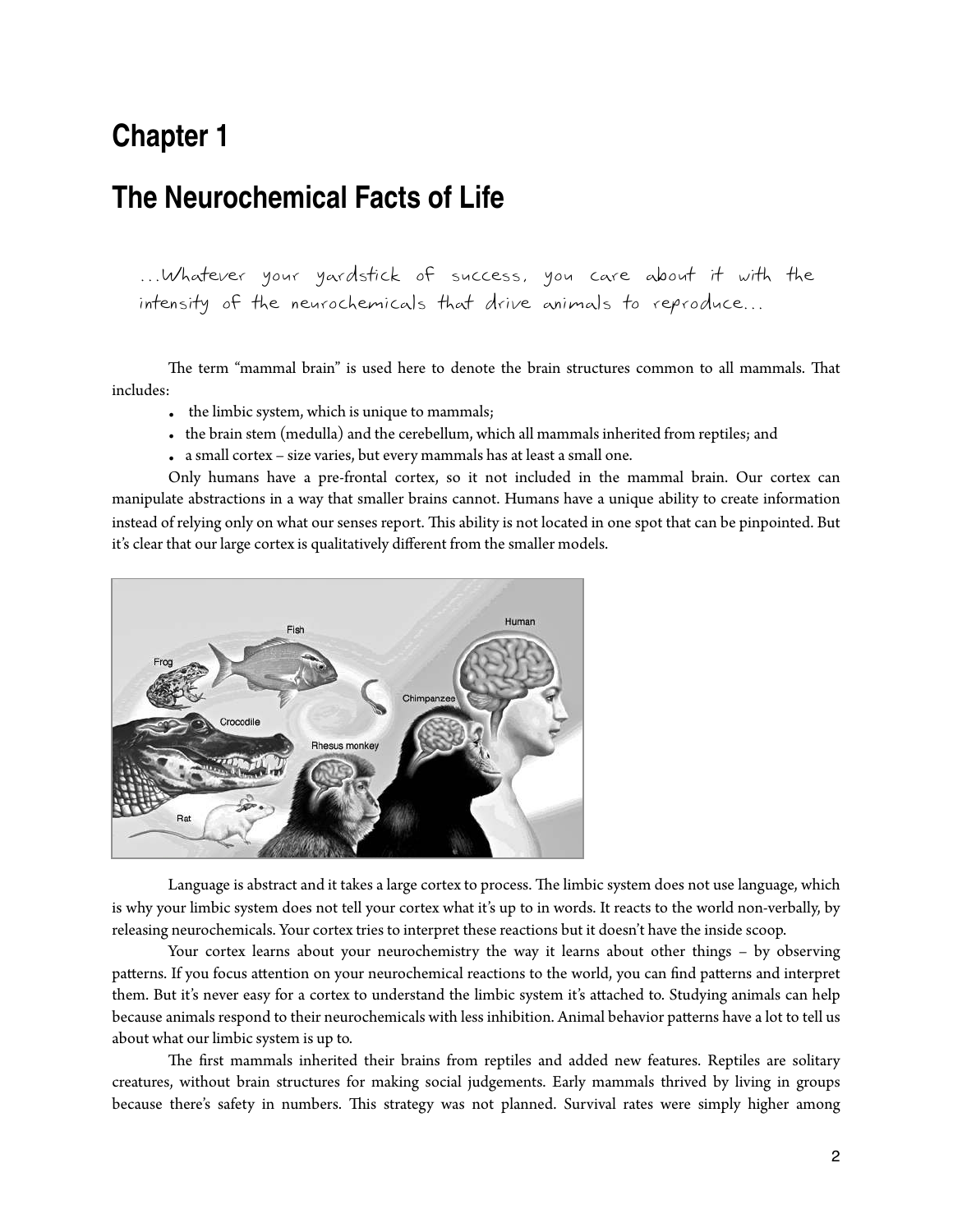individuals good at tolerating others. Brains good at living with others were more likely to reproduce, and natural selection eventually led to brain structures skilled at managing social interactions. This includes the hypothalamus, the hippocampus, the amygdala, and other structures known collectively as the "limbic system." These structures release the neurochemicals that shape social behavior. Every mammal has a limbic system just above their reptile brain, and no creature but a mammal has one.



The limbic system enables a mammal to react positively toward another mammal. A reptile never has a warm and fuzzy feeling toward another reptile. A reptile's central nervous system is always alert for potential predators, but it's not alert for allies. It takes a limbic system to have a good feeling about other members of one's species.

Mammals don't feel equally good about each member of their species. They make social judgements. The limbic system and reptile brain work together, guiding a mammal toward those who stimulate positive chemicals and away from those who trigger threat chemicals. This efficient design has been working for millions of years.

All mammals have a cortex, but some only have a smidgeon. The smaller a mammal's cortex, the more it relies on the automatic neurochemical responses it was born with or learned in infancy. The larger the cortex, the more a mammal can adjust its automatic responses by drawing on stored experience.

Our cortex is about triple the size of our ape cousins' (when the surface area is fully unfurled). An ape's cortex is about triple the size of a monkey's, whose cortex is much larger than a dog's. Yet dogs and monkeys all manage to conduct complex social lives without words and without much cortex. They rely on neurochemicals.

A cortex can generate alternatives to simply acting on neurochemical impulses. Since all mammals have at least a small cortex, all mammals have at least a small ability to restrain an impulse and substitute learned experience. More cortex means more ability to create alternatives to neurochemical impulses. Humans rely so heavily on these complex alternatives that we can overlook the limbic system always working in the background.

Our mammalian neurochemicals are usually categorized into two groups: neurotransmitters and hormones. The ones that stay in the brain are called neurotransmitters, and the ones that cross the blood-brain barrier and circulate in the bloodstream are called hormones. We often hear about hormones in the context of sexuality. This book focuses on the happy chemicals and only addresses sexuality as it relates to status. We will use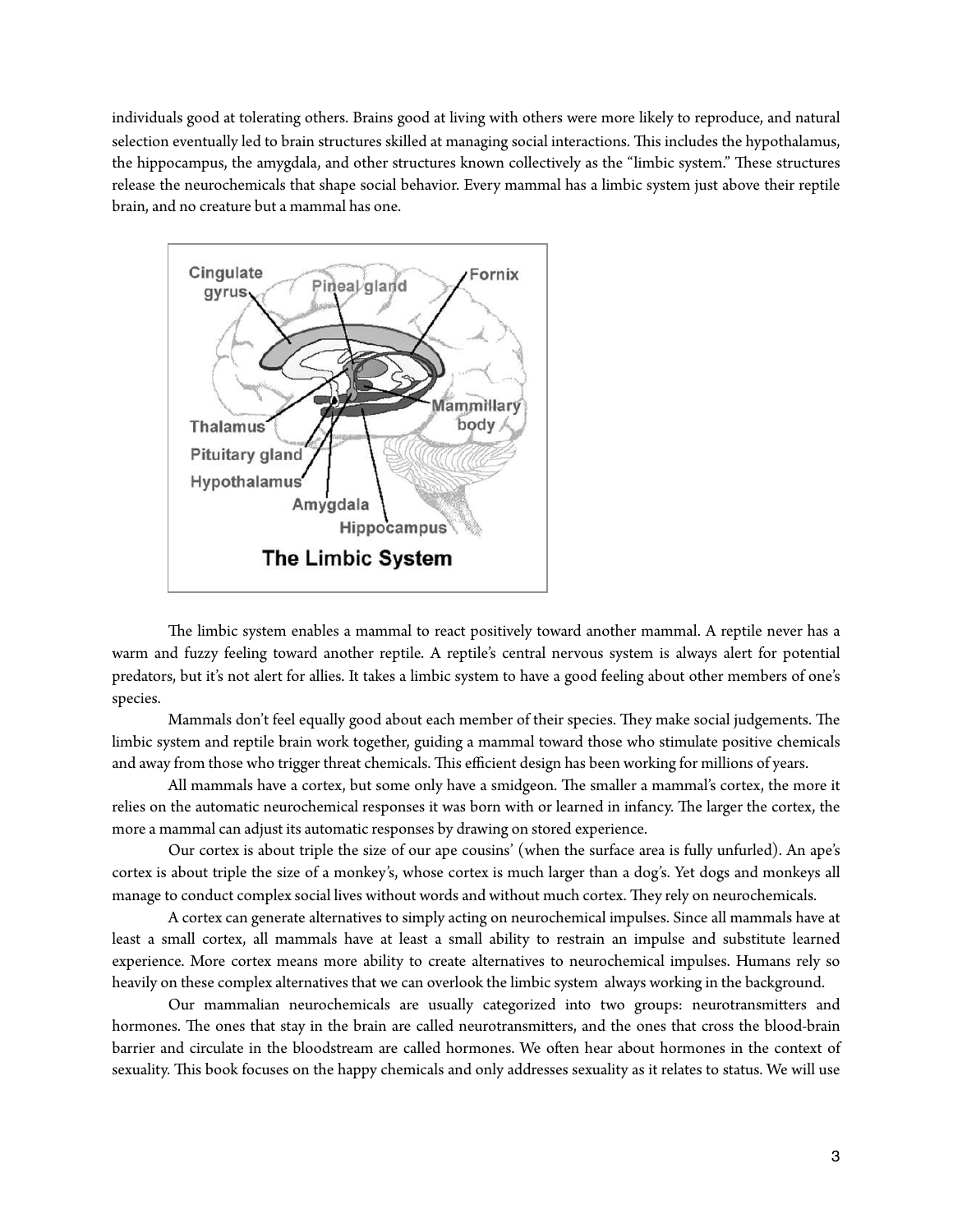the more general term "neurochemical" because hormones and neurotransmitters work together in the pursuit of status and happiness.

The imprint of mammalian neurochemicals is all over the record of human history if you look for it. Yet it's widely overlooked, because humans of every time period prefer to explain their behavior in other ways. We prefer not to think of ourselves as status-seeking mammals. But research on animal brains and behavior has expanded in recent years, making it harder for us to avoid the underlying patterns.

#### **Social Dominance in Humans**

Humans create dominance hierarchies just like animals. Whenever humans gather, whether two or two million, a hierarchy emerges. Each brain checks out the others for signs of relative strength and weakness.

We humans rank ourselves in myriad ways. Athletes create their social hierarchies, and antique collectors create theirs. Hierarchies based on money get a lot of attention, but people create social hierarchies in everything that matters to them. Consider the distinct hierarchies based on attractiveness, knowledge, physical strength, spirituality or titles.

Each brain is free to create its own hierarchies based on its own values and information. But each brain gathers information by interacting with others, so our social judgements often overlap.

If your status rises within a social hierarchy, it feels good. Happy chemicals flow in your brain when you get recognition from others. You can tell yourself it shouldn't matter, but the happy chemicals are real.

Imagine that you have an award-winning collection of Elvis memorabilia. Your status among fellow collectors soars. Your reproductive success may not be immediately affected because we humans build abstract concepts about reproduction and success. But your happy chemicals respond to the status, and you enjoy it.

Imagine that you win a triathlon. Your brain celebrates with the same happy chemicals that reward reproductive success. In the human world, triathlons might hurt your reproductive success by taxing your body and filling your time. But winning matters to your mammal brain, and it seeks out that feeling.

Alas, bursts of happy chemicals are brief. They evolved to respond to changing circumstances, not to be a steady state. You can get more neurochemical happiness if you advance your status again. Even small advances will do – a momentary reminder of past achievements or future hopes can trigger them. But each new tide subsides, and your brain is soon seeking opportunity again.

Sometimes you fail to win respect, recognition, or status, despite a big investment of effort. Sometimes the status you already have is threatened. Unhappy chemicals flood your system. You may tell yourself it shouldn't matter, but the unhappy chemicals are a real experience. Your mammal brain will look for ways to protect your status to stop the unpleasant feeling.

"Nice" people may say they don't care about status, but they cannot undo millions of years of evolution. Status thoughts enter the mind in spite of ourselves. The mammal brain keeps looking for ways to stimulate happy chemicals and avoid unhappy chemicals. What's a nice person to do?

People often resolve this conflict by telling themselves they care about *other* people's status. You can focus your attention on the status threats confronted by another being or institution to explain your unhappy chemicals. You can strive for an improvement in *their* status. You can stimulate your happy chemicals by dominating on behalf of others, and winning admiration for it. In this way, you can feel good without acknowledging your own appetite for status.

"I don't think this way," you might react. "And I would know it if I did." But your mammal brain doesn't report its survival strategies to your cortex in words. It just releases the chemicals relevant to promoting your prospects as it sees them. It struggles to balance your many different needs. Your need for social alliances often conflicts with your other needs. This problem has no ultimate solution. Your mammal brain simply weighs the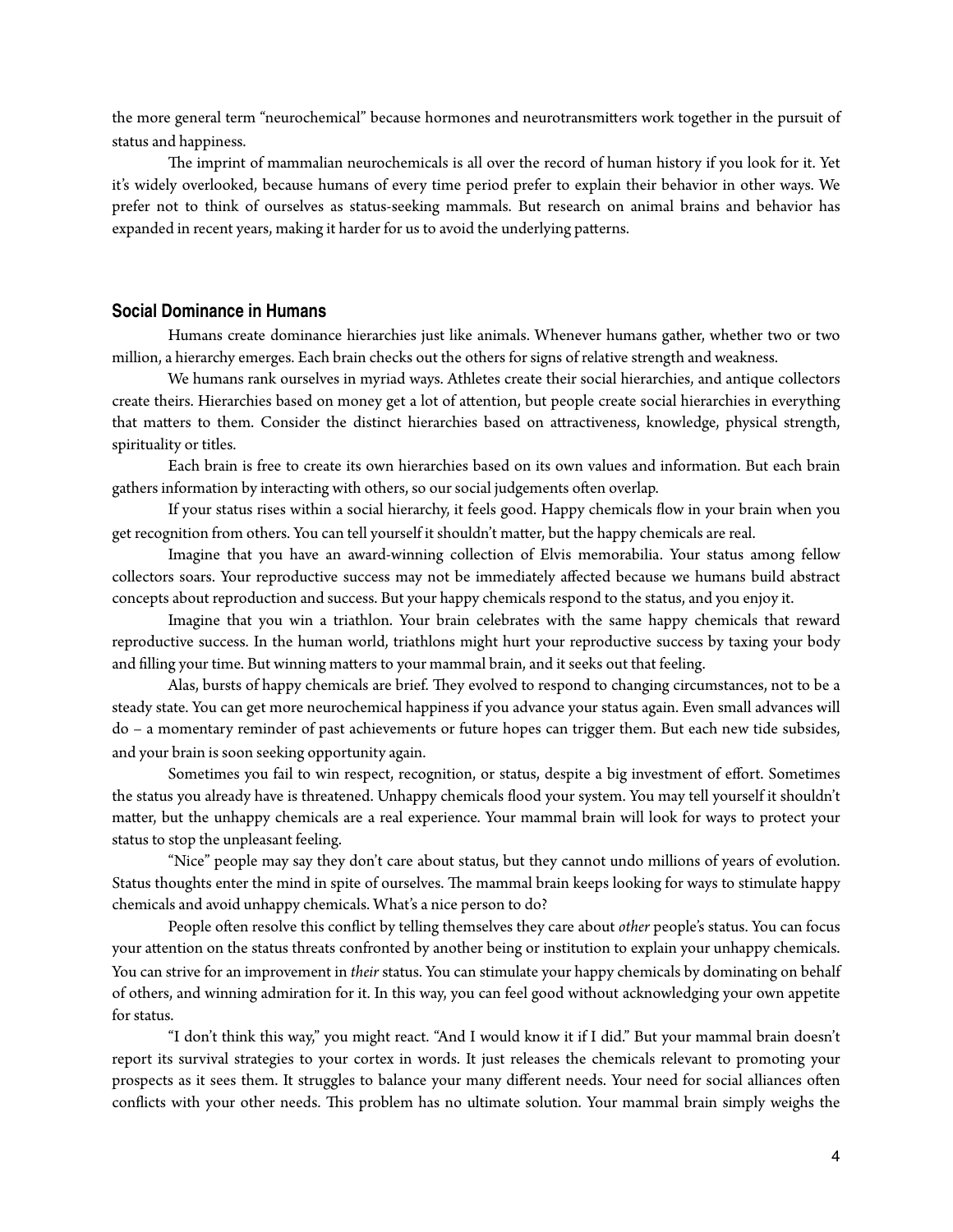options in each moment. It emits happy and sad chemicals as you might use an accelerator pedal and a brake, to steer you toward things that advance your prospects and away from things that threaten you.

You may think others care too much about status. Other people's status seeking is easy to see, while one's own status seeking is easy to ignore. Other people's interest in social dominance gets your attention because your unhappy chemicals alert you to potential threats to your status.

Being human with a mammal brain is so frustrating that nice, educated people often decide that something is wrong with the world. Our frustrations may seem like proof of flaws in the system. But research on primates makes it clear that the same frustrations would have perplexed the first humans that walked the earth, and all of their descendants.

The point is not that we should seek happiness by dominating others. The point is that we do seek happiness, and dominating does stimulate it momentarily. Every one of us struggles to manage this neurochemical contraption we've inherited. It's easy to get frustrated with the mammal in other people, but that just triggers more unhappy chemicals. Neurochemical happiness is more likely to come from accepting our own mammal brain than from demanding that people not be the way they have always been.

Our brain was not naturally selected for happiness; it was selected for reproductive success. Reproducing as much as possible is not the goal of most people today, but our brains evolved at a time when people died before reproducing more often than not. Reproducing was a valid gauge of success, even if it was not a conscious goal.

 Birth control technology has made it possible to give up reproduction without giving up sex. Modern humans can choose to put their energy into other ways of leaving a legacy after they're gone. You might create art, or technology, or a social institution that improves life for future generations. Instead of trying to have as many children and grandchildren as possible, you might invest your effort into a small number of grandchildren who will carry on your values. We learn to define our legacy in unique, individual ways, but we care about that legacy with a common intensity. We are all trying to get happy chemicals from a brain that evolved to reserve them for advancements to its legacy.

Status improves prospects for your legacy, however you define it. That is why status stimulates your happy chemicals. In nature, status brings more and better mating opportunities. This does not sound like a worthy goal to modern humans, so we find loftier ways to explain our lust for status. Many people say they want money so they can give it to a worthy cause. What they really want is the happy chemicals that are stimulated by all forms of "scoring."

We have to live with the brains we've inherited. We cannot demand change in our basic mammalian physiology. The only thing we can change is the neural pathways we connect to our limbic system – and that, we will see, is harder than we expect.

Each individual must manage their own mammal brain. No one can do it for you. You may wish your happy chemicals flowed all the time, but that is not what our equipment evolved to do. We survived as a species because our happy chemicals reward that which we link to survival. If the mammal brain were bathed in constant neurochemical euphoria, we would not be motivated to do what needs to be done.

The neurochemical facts of life are daunting. Your mammal brain is disposed to take risks to get the neurochemical reward. That's because risk-taking is essential to reproductive success. Just surviving is not enough to keep your happy chemicals flowing. Your brain rewards you for finding new opportunities, because that brain kept your ancestors alive.

#### **The True Meaning of Status**

A male chimpanzee's ability to mate depends heavily on his status in a group. A female chimpanzee's ability to keep her children alive improves when her status improves. Chimps don't care about status consciously. But a male that ignores status is likely to be frustrated, and a female is more likely to see her babies die before they mature. Unhappy chemicals motivate them to do something about it.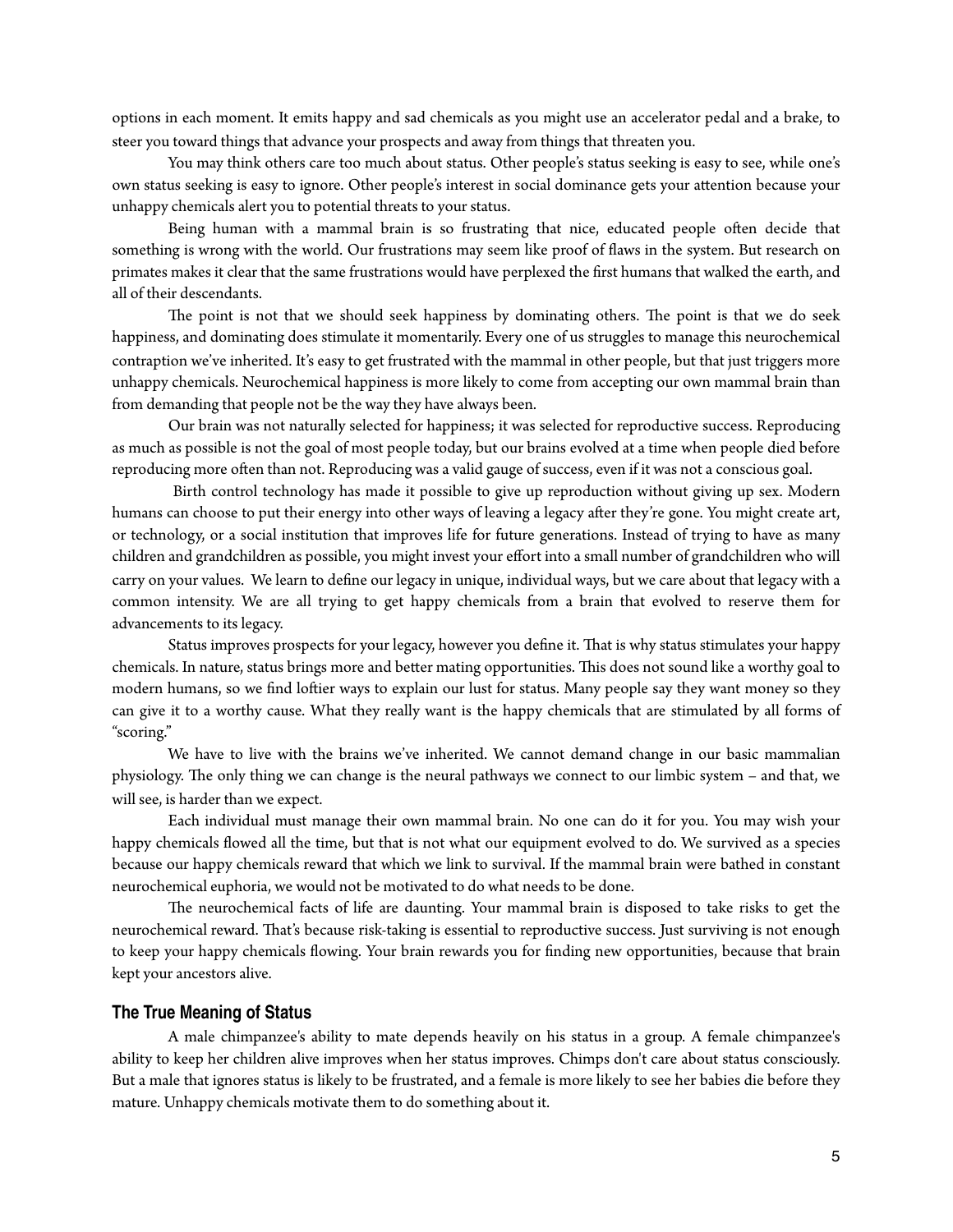Apes invest energy in the pursuit of status. Males schmooze and spar to display their fitness. Females compete for the best foraging sites and the best male attention. Successful status seeking can bring better nutrition, more strength, better mating opportunities, and ultimately more offspring that live to pass on your successful genes.

Animals don't understand genetics, but they often arrive at behaviors that enhance the survival of their genes. For example, monkeys avoid incest. They do not comprehend the risks of incest, and they do not even comprehend paternity in the way we do. Yet their standard behaviors routinely avoid inbreeding. They avoid mating with close relatives by dispersing to another troop as soon as they reach puberty (just the males or just the females disperse, depending on the species). These behaviors don't come from planning and analysis. They're prompted by neurochemicals, routinely and reliably. Over time, monkeys with incest-avoiding behaviors had healthier heirs than in-breeders, and came to dominate the gene pool.

Mammals with status-seeking habits came to fill to the gene pool in the same way. They didn't intend to be status seekers. They simply did what their brains associated with happy chemicals, and those brains were naturally selected for because they triggered successful survival behaviors.

Genes are only part of the dynamic. Dominance-seeking behaviors get passed on through modeling as well as genes. The primate brain is perfectly designed to learn behaviors from others. Special neurons in the primate brain, called *mirror neurons*, prepare a brain to repeat a behavior it observes in others. Young primates learn dominance-seeking behaviors by observing their dominance-seeking elders.

Primates cooperate too, when it brings a survival advantage. The brain focuses on survival, and cooperation is one of many possible survival strategies.

Species have different behaviors because they adapt to survive in different environments. But their diverse survival adaptations are motored by common brain structures. In this book we will see how diverse mating habits have a common core of rewarding status with sex. Bonobos, for example, have gotten attention recently for their apparent "hippie" lifestyle. They reportedly practice "free love," and ingest hallucinogenic herbs. But bonobos also have status hierarchies. Males get their status not from jousting but from Mom. Female bonobos compete for the carnal attentions of the sons of high-status females.

By contrast, savannah baboons oust their sons at puberty and the mother-daughter bond is the primary relationship. Chimps oust their daughters at puberty, and the male-male bond is the primary relationship. The same neurochemical apparatus generates many different cultures as it adapts each species to its environmental niche. But we will see in the following chapters that status plays a central role in each of them.

Humans also seek status in different ways. The word "status" may evoke images of men on yachts and women in jewels. But you may have hitched your neurochemicals to different status indicators. Every scientist knows who ranks in the science world, and every music lover knows who rates in music. Homeless people on a street corner have a status hierarchy and drug dealers on the same street corner have their hierarchy. When humans gather, a status hierarchy emerges, because each brain compares itself to others.

Brain chemicals do not need consciousness to do their thing. We mammals focus on promoting our own legacy without consciously intending to. It's easy to revile the status seeking of people you dislike. And it's easy to glorify the status advancements of those you like. Once we understand how the brain creates this urge for status, we can stop feeling like something is wrong with the world. Humans today are doing what mammals have done for millions of years.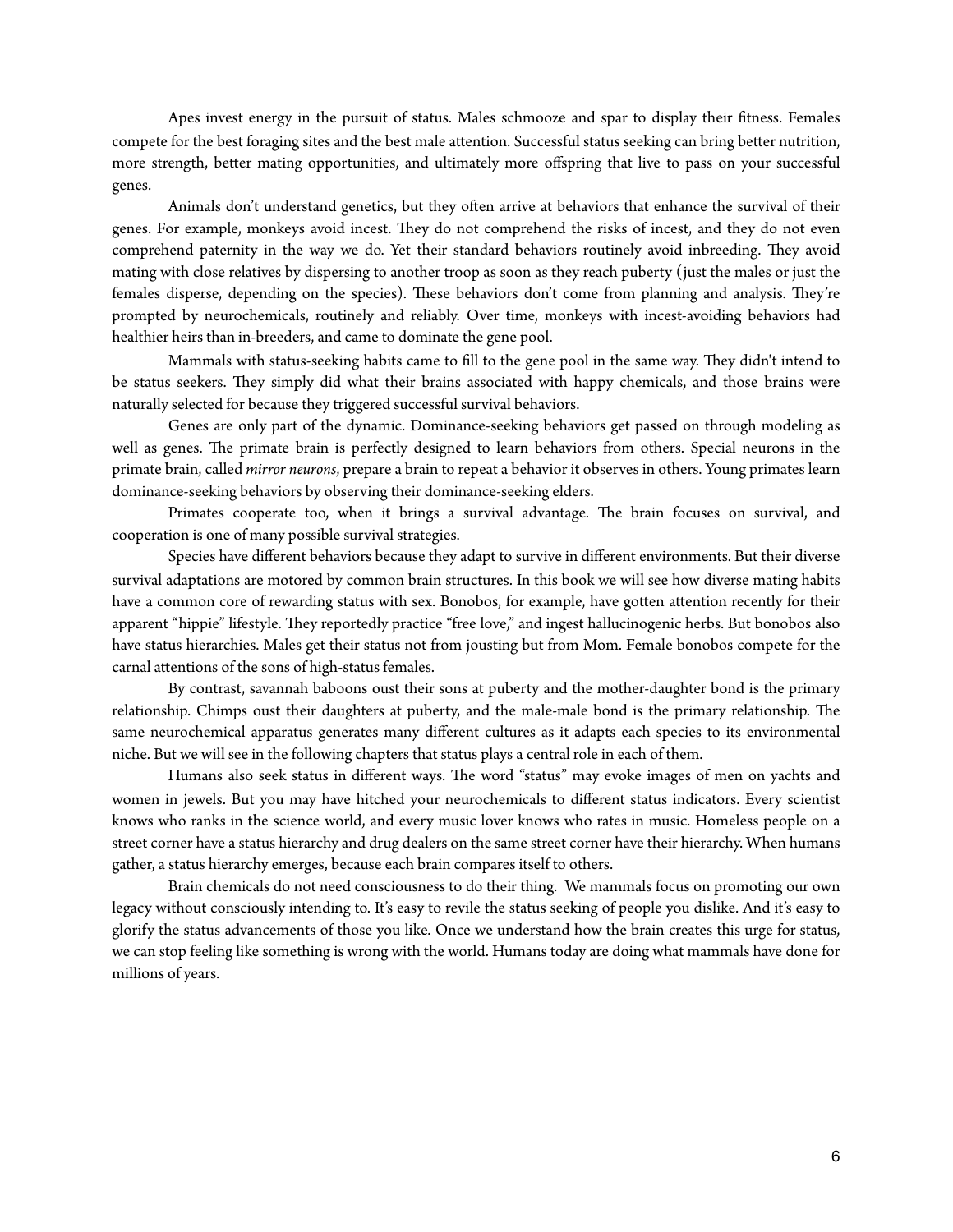#### **Social Dominance Hierarchies**

The mammal brain's genius lies in its simplicity. It releases happy chemicals when it sees improvement in survival prospects, and unpleasant-feeling chemicals when prospects are somehow threatened. With this simple mechanism, it manages whatever comes along.

Happy neurochemicals reward us for scoping out healthy-looking mates and getting their attention. Happy chemicals reward us for making social alliances that protect ourselves and our offspring. Raising one's status in a social hierarchy helps a mammal succeed at getting mates and protection, so happy chemicals reward that too.

Unhappy chemicals flow when a mammal is threatened by a predator or excluded from mating opportunities. When a mammal's status falls, it is more likely to lose out on mating and safety opportunities, so unhappy chemicals respond to status threats too. Unhappy chemicals are warning signals that alert a mammal to the need to do something different. When a mammal acts to stop unpleasant neurochemicals, it thereby improves its survival prospects.

Animals don't philosophize. They simply try to stimulate their happy chemicals and avoid unhappy ones. They don't plan to create hierarchies. They simply submit to those they fear, and dominate those they don't fear. A hierarchy emerges without effort or intent as each individual responds to its neurochemical impulses.

Why does anyone need to dominate, a nice person is likely to ask. Why can't we all just get along? The answer is clear if you take the perspective of the first mammals. Living in groups brought them safety from predators, but things got complicated at feeding time. When a solitary reptile sees a piece of food, it just lunges for it. But if a whole herd lunged at a piece of food, someone would get hurt. The weakest individuals would get hurt. So the weaker individuals protected themselves by hanging back and eating after the stronger individuals were satisfied. This habit made it possible for the weak to live alongside the strong, improving safety from predators for all of them.

Natural selection produced a brain skilled at doing what it takes to survive in a group. Each mammal knows where he or she ranks in the hierarchy. Each brain determines when it is safe to help itself to food and mating opportunities. Humans may be shocked by the idea of animals pushing and shoving at food. It does not fit the idealized view of nature, full of innocence and harmony. But the fact is, mammals have thrived for millions of years by creating social hierarchies, and that is what their brains evolved to do.

Mammals often get along without conflict, thanks to the neurochemical *oxytocin*. This chemical triggers the feeling humans recognize as trust. But we mammals don't trust everyone. That would not promote survival. Our interests are best served by the ability to make decisions about whom to trust, and our brain evolved to make such decisions. Better social decisions mean better survival prospects.

Mammals with bigger brains make more complex social judgements. They shift fluidly between trusting, dominating, and submitting by constantly analyzing their social environment.

The word "dominate" has a bad ring to modern ears, but field biologists needed a term to denote a widely observed behavior pattern. When an animal asserts itself and another animal defers, biologists call it *dominance*. When an individual animal is habitually deferred to by group mates, biologists call them the *dominant*. The dominant may protect or lead group mates at times, and put its own needs first at other times. These roles are not fixed, and the bigger a species' cortex, the more these roles are re-negotiated. Each mammal brain continually chooses between acting on its urges and restraining urges to avoid conflict.

You would not survive for long if you tried to dominate everyone you met. The resulting conflict and injury would hurt your reproductive success. But if you submitted to everyone you met, you might not get the food you need for strength or the allies you need for safety. You might not get the mates you need to keep your DNA alive. Your well-being rests on the ability to make decisions about when to dominate and when to submit.

The word "submit" also has a bad ring to modern ears. Yet submitting is a skill with important survival benefits. Submission helps a mammal avoid conflicts that it would lose. Avoiding injury means living to spread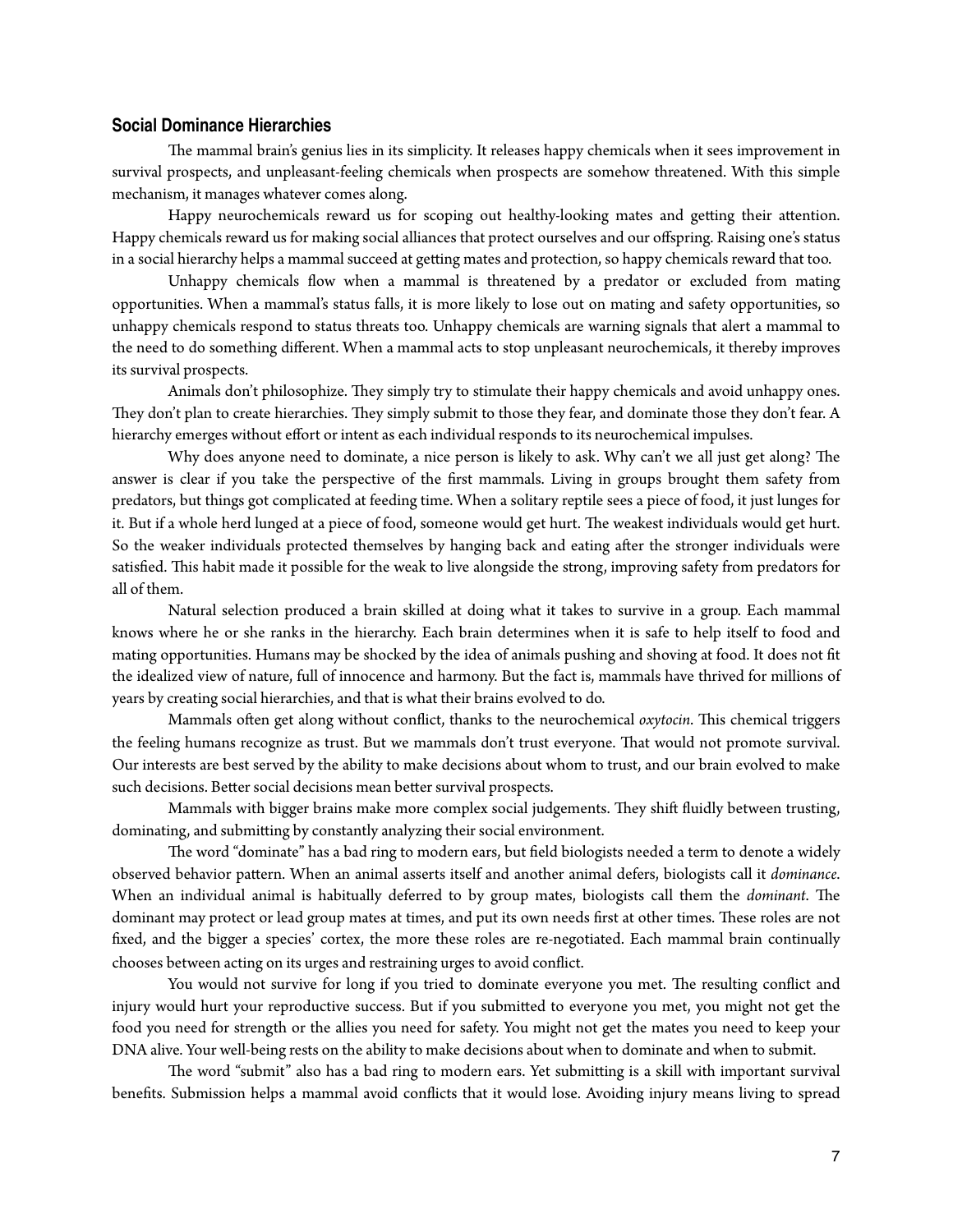your genes another day. Leaving the group is not an effective way for a mammal to avoid injury because solitary mammals are quickly attacked by predators. Sticking with the group even when dominated is a skill that helps a mammal keep its DNA alive. We are descended from mammals who found ways to live alongside stronger, more aggressive individuals.

Submission promotes survival when an individual is weaker than those next to it. Dominance promotes survival when an individual is stronger. The mammal brain determines which position furthers its well-being at each moment.

More dominant animals end up having more surviving offspring. Dominant males get the girls and keep other males away. Dominant females keep more of their children alive because they seize the safer foraging spots and mate with stronger fathers. The differences are often slight, but mammals pursue them anyway. Dominanceseeking behaviors thus got passed on to a new generation.

The mammal brain is a sophisticated instrument for making those constant little choices between staking one's claim and bowing to the preferences of others. We are descended from individuals who did what it took to meet their own needs and their children's needs. That meant deferring to others some of the time, and seizing opportunity for one's self at other times.

Knowing how an animal makes social decisions gives us a window into our own neural operating system. A monkey does not use words when it decides between asserting and deferring. An ape does not analyze pros and cons the way you do when faced with a complex social dilemma. Our primate cousins do not theorize about the common good or the struggle for individuality. They simply assert themselves when they think they will win and restrain themselves when they think they would lose. This sounds awful to human ears, and we are constantly told not to think this way. But the issue keeps resurfacing because underneath each cortex is a mammal brain that thinks this way.

A monkey decides whether it would win a conflict by comparing itself to another. Mammals that assessed others accurately had more reproductive success. Brains that are good at making social judgements were naturally selected for. The cortex supports success with its skill at extracting information from contrasts. Humans often lament social comparisons without noticing how much their own brain is doing the same thing.

A mammal draws on its past experience when it compares itself to others. Mammals accumulate a lot of experience because they have a relatively long childhood. Mammals have larger brains than earlier creatures, and they need longer childhoods to fill those brains with survival information. A mammal's survival depends as much on its social learning as it does on its learning about food or predators.

Neurochemicals help the mammal brain learn from experience. When a mammal does something that satisfies its needs, a good feeling results, and that etches memory. Happy chemicals create real physical connections between neurons. The mammal brain learns what works because happy chemicals flow when a mammal advances its survival prospects.

#### **Ask Not For Whom the Neurochemicals Flow**

If you associate status with spoiled rich people, you risk overlooking the many status hierarchies in your own daily life. Money is only one way that people satisfy their appetite for status. Let us explore other common strategies.

#### 1. Family

The urge for status is expressed within families in many ways. Parents care intensely about the status of their children despite great differences in parenting styles. Raising your children's status is a basic form of "reproductive success," though no one consciously thinks about it in those terms.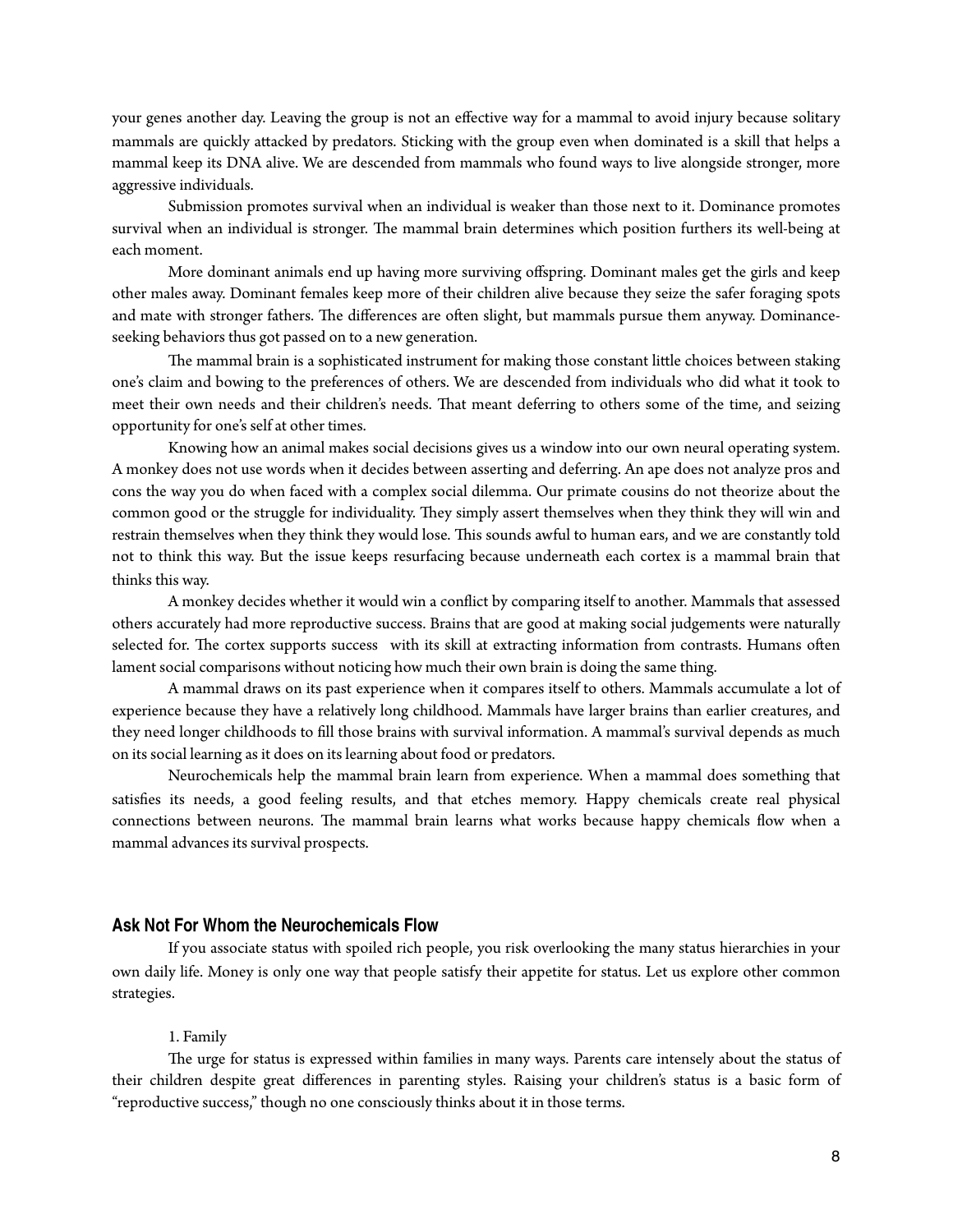Every family has status dynamics. Your brain knows from experience which family members tend to get respect and which submit to keep the peace. Some families discuss these dynamics constantly, while in others it's taboo to even mention them. We learn the status dynamics of our own family from experience rather than from conscious intent, so we're not always aware of all we've learned. Yet family is the first social experience stored in your brain, and thus the scaffold on which the brain layers later social experience.

Families exist to help each other meet survival needs, but internal struggles for status within a family are common. Family members can dominate each other with words, or with money, or with aggression, or even with affection. Some families are dominated by an individual who shows extreme, even criminal, disrespect for others. The family dominator could be a person who is strong in the outside world, or weak. Some family alphas dislike the role but find themselves surrounded by individuals who try to get protection by submitting to a leader.

Being born into a high-status family is not the fast track to happiness that people tend to imagine. Children from high-status families can have low status within the family. They must constantly submit in order to retain a place in their high-status world. Their efforts may be scrutinized in a way that leaves them feeling greatly inadequate. Any boost they get from the family name may come at a terrible price, since they risk losing everything any time they do something the family disapproves of. They may seek dominance by rebelling, and that often leads to suffering in other ways. In the end, children from high-status families feel like their survival is threatened just like other mammals, even though they have plenty to eat.

#### 2. Strength

"I can beat him up" is not a respected sentiment these days, but physical strength has been a key to survival throughout human history. A family's combined fighting strength matters intensely where there is so little protection from predators that you have to fight them off at your front door. The physical strength of your family was your only protection from rape and plunder – and from avengers of past rape and plunder – for many of our ancestors.

Where strength is essential to survival, it raises a person's status. Strength is also valued in places where people rarely come to blows or carry a harvest to the barn. Experience teaches us to judge another person's strength in the ways relevant to our environmental niche. Whether you judge strength by a person's workout at the gym or a person's ability to herd livestock, your brain learns to interpret indicators of strength.

#### 3. Honor

Many cultures attach life-or-death importance to honor. In centuries past, men engaged in duels over honor, sacrificing their lives to prevent a drop in status. My Sicilian ancestors kept their women locked at home to preserve their honor. If such measures failed to prevent suspicion from descending upon a lady, the men in the family were entitled – even obliged – to kill her and her suspected defiler in order to protect their "honor." It still works this way in some cultures.

Honor is a matter of survival because it affects belonging to a group. In modern times, your professional reputation is a common example. If someone destroyed your good name as a doctor or a lawyer, you could lose your ability to make a living. Thus, your mammal brain cares greatly about anything that affects your reputation.

Your mammal brain knows that losing the acceptance of the herd means survival-threatening vulnerability to predators. However you define honor in your life, you defend it with all the energy of a mammal trying to ensure its survival.

#### 4. Looks

Physical appearance has a big impact on status because mammals prefer healthy mates and powerful social allies. Good looks convey health to the mammal brain.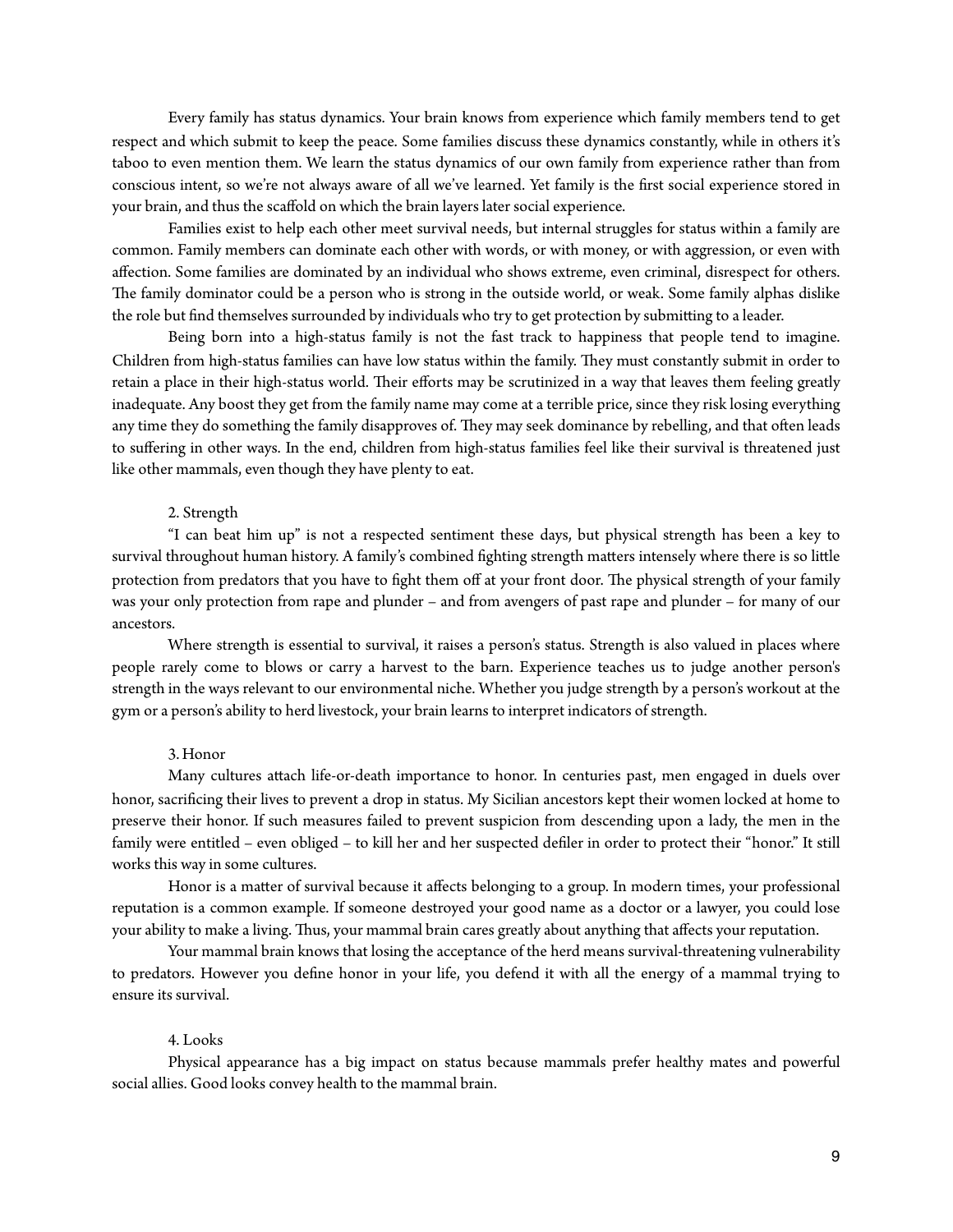An attractive face has no obvious survival function, but humans prefer to be around people with nice faces. Words that come out of a nice face are typically credited with more intelligence, sincerity, kindness, strength and wit. The difference between a good face and a bad face may be just a few millimeters of cartilage, but such differences affect social dominance hierarchies in important ways.

A nice body is equally relevant. We no longer need a strong body to fight our way up the status hierarchy. And we're not interested in reproductive potential most of the time. Yet the appearance of physical strength and robust health still confer status.

Different social groups have different ideas about what looks good. But in every group, small differences in appearance can have a big impact on status. That's why people invest great effort in improving their looks.

#### 5. Education

School gives us experience with social hierarchy at a young age. Different social hierarchies can exist within the same school, reflecting different goals and interests.

People often look to education to raise their status. Sometimes they seek knowledge that will raise their status, and sometimes they simply expect the credential itself to garner respect.

Schools can provide a structure that reflects the real world, showing students that learning can bring future rewards even when it is not "fun" in the present moment. Schools likewise prepare students to respect authorities outside their own family, and to rely on these authorities to resolve problems and conflicts. The educational system is often criticized without appreciation for these accomplishments.

Testing is widely criticized, but the fact is that mammals seek information about those they interact with. People seek information about other people's skills, and testing is one source of it. Some schools' graduates have more skills than others. Those schools acquire status. Students prefer schools that are respected by others, and compete to attend. The competition is intense because reliable skill indicators have survival value.

The need to judge skills is real. When I get a massage, my spinal cord could be paralyzed by an ill-trained massage therapist. I feel safer with someone whose skills were evaluated and certified by a recognized institution. Some massage therapists even get extra certifications in alternative health-promoting techniques. Obviously the skills behind the credentials are what matter, but formal credentials give me information that can help me avoid a survival-threatening encounter with an unskilled practitioner.

#### 6. Religion

Social hierarchies appear in religious and spiritual groups. There are formal titles and rankings as well as spontaneous hierarchies that emerge from the preferences of worshipers. Some religions posit a hierarchy in which all members dominate all non-members.

In a world full of risk and uncertainty, the brain seeks guidance to feel safe. The demand for spiritual guidance creates a supply of people willing to provide it. Spiritual leaders emerge because people want spiritual leadership.

Spiritual leaders acquire alpha status. In some cases they start behaving like typical mammalian alphas, dominating reproductive opportunity for their own interests. Yet, most modern spiritual communities have evolved to the point where leaders promote the welfare of children instead of dominating reproductive opportunity.

Each brain is free to value spirituality in its own way, just as we're free to value looks and fame and politics and even family members in our own way. Many brains choose to construct a status hierarchy around spirituality.

#### 7. Work

Social hierarchies are common at work, and people often look to the workplace for status. As a result, workplace hierarchies get our attention. We notice when people try to dominate at meetings. We get frustrated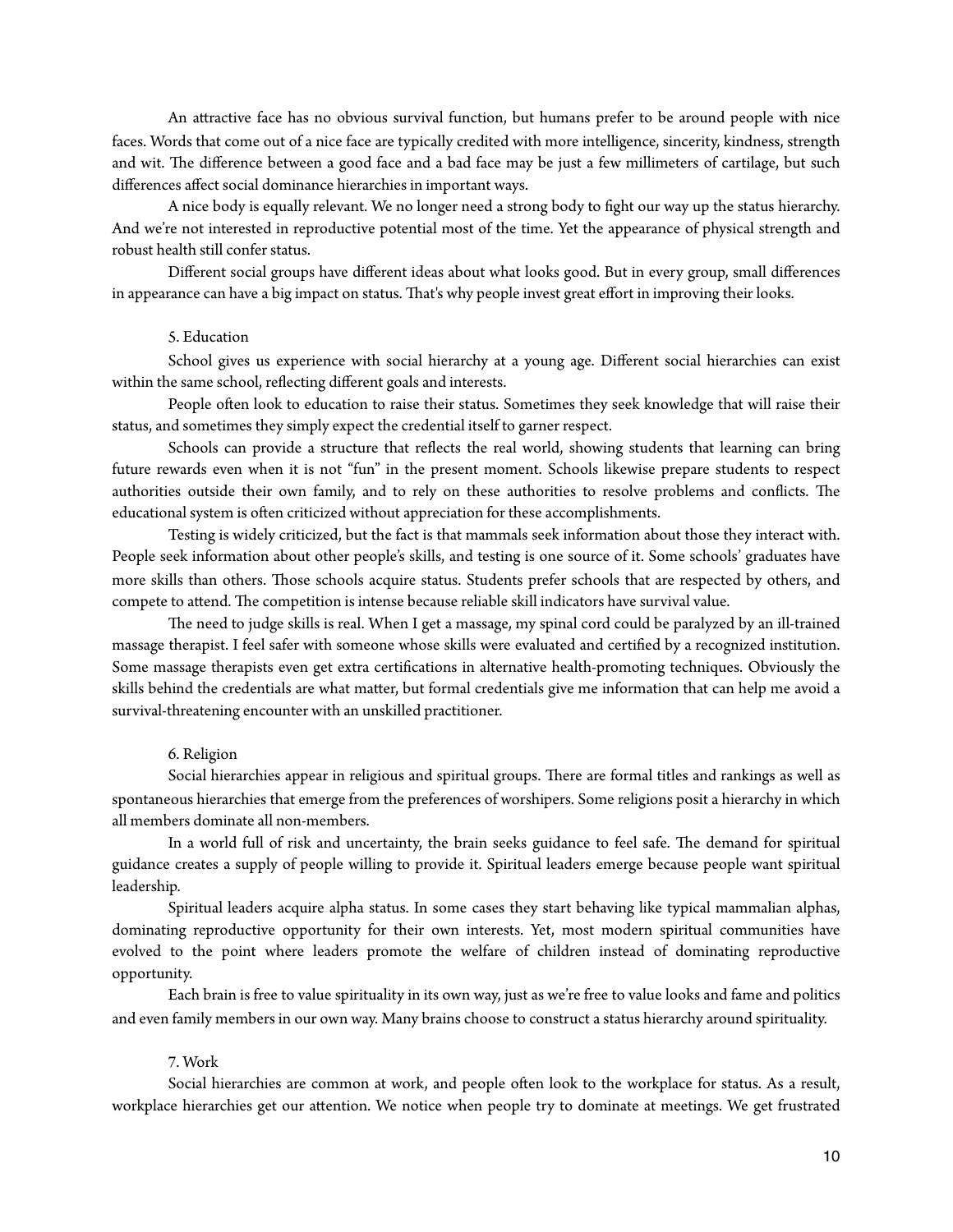with our co-workers' status seeking, especially when we perceive them as ingratiating with superiors and disrespectful to subordinates.

Modern workplaces strive to reduce status differences. But when everyone is responsible, no one is responsible, so work groups typically find they need to clarify status relations to ensure that the work gets done.

Office politics is annoying when it raises other people's status. When it raises your own status, however, you may see it differently. You may feel justified in getting a return to all the effort you invested in building workplace relationships. The mammal brain knows that alliances promote survival, and invests in them strategically.

#### 8. Social life

In your free time, you get to choose your friends. But status plays a role in friendship. We don't like to think so, but it is easy to see monkeys choose friends that advance their status. Monkeys put a lot of effort into sustaining social alliances. They groom each other, share access to resources, and support each other when they are attacked.

Monkeys choose their friends wisely because alliances involve them in conflicts that can get violent quickly. They put special effort into building alliances with high-status individuals who can help them raise their status. And they avoid alliances that may bring harm.

Popularity matters to people. No one will admit that as an adult, but everyone can see the sacrifices people make to be popular. Sometimes we see people sacrifice the truth as they know it in order to preserve and defend their popularity.

Humans seek friends with the kind of status that matters to them. People care about who is "cool" and who isn't, even if they don't put it into words. Friendship rests on the social hierarchies most meaningful to you. Dominance can exist within friendship. But friends negotiate the roles instead of having them imposed by outside hierarchies.

#### 9. Culture

 People often blame "the culture" for things they don't like in themselves and others. It's comforting to imagine things are better in some other culture. But when you get behind the scenes in another culture, you find that it is full of mammals with the same problems as in your own culture – sometimes worse problems. For example, some cultures accept domestic violence as inevitable, while others allow each child to start life with the presumption that conflict can be resolved without violence.

The other kind of culture, often called "high culture," also plays a big role in the mammalian quest for social dominance. Cultural pursuits such as art, music, and literature provide opportunities for self-expression, community, and insight. But like any gathering of humans, they become laden with status hierarchies. Culture provides opportunities for social dominance without the damage that goes with some other dominance strategies. A proliferation of cultural hierarchies allows more human mammals to feel dominant without hurting anyone.

#### 10. Politics

Politicians who raise your status trigger your happy chemicals. Politicians who threaten your status trigger your unhappy chemicals. To win your support, a politician must appeal to your status urge without explicitly acknowledging that you care about your status. We blame politicians for disappointing our expectations without regard to the reasonableness of our expectations.

People invest great effort in politics because it can boost status so much. Politics is the gateway to government status. Governments establish official status hierarchies, with formal rankings and prerogatives. The power of government officeholders is effectively limited by politics, as rivals continually check each other's dominance.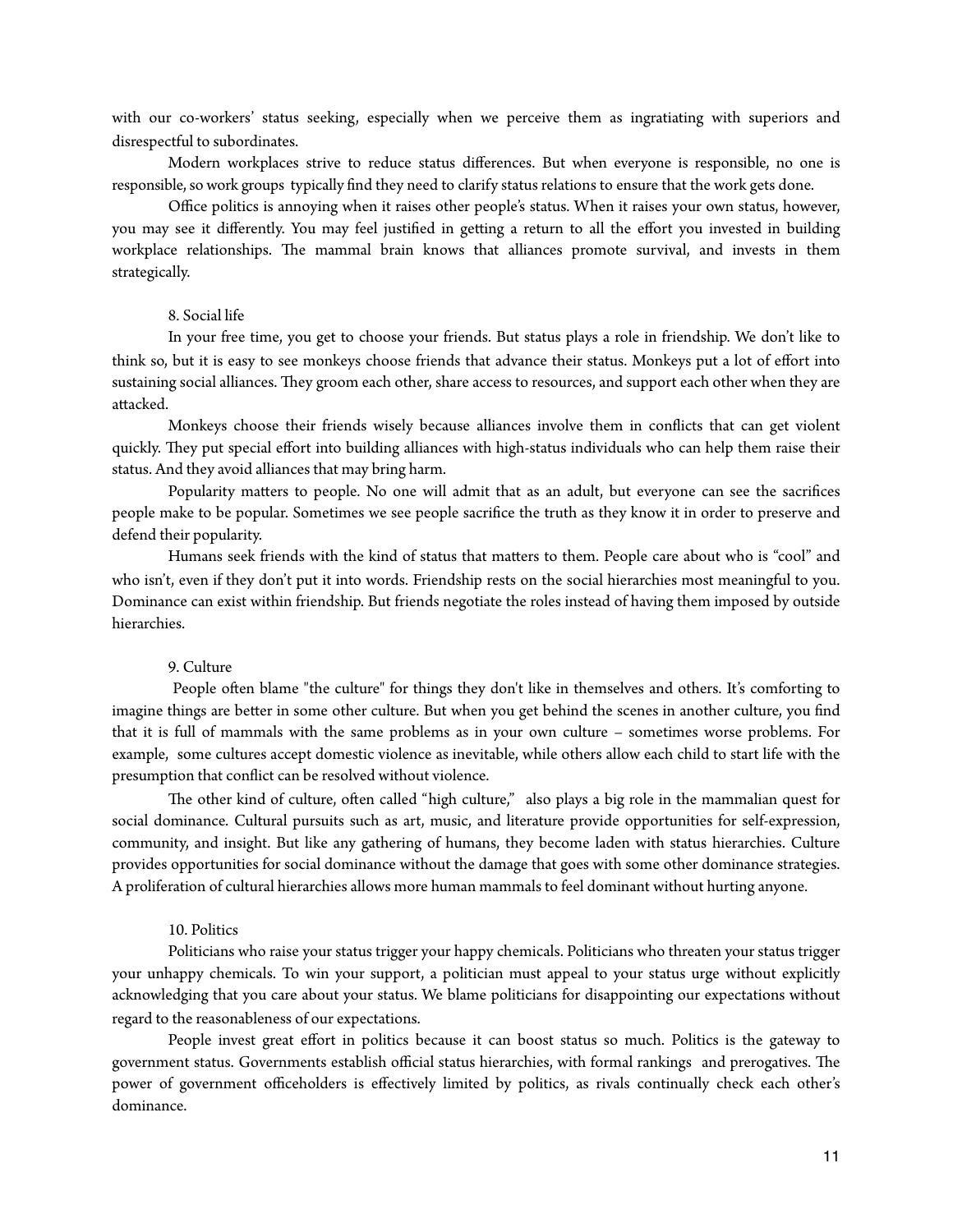Cynicism about politics obscures the deeper problem of government. Life is insecure, yet we expect governments to fix it. Governments help solve life-threatening problems by building consensus around potential solutions. Consensus is hard to achieve among large groups of self-interested mammals. Politics helps build consensus among competing alliances, and thus helps us survive.

In nature, almost all mammal groups have leaders. Mammals expect their leaders to protect them. When baboons are threatened by a lion, they climb a tree until the alpha fights it off. Wolves and chimps follow their alpha when hunting and foraging. Humans usually expect protection and leadership from political leaders, be they government officials or tribal equivalents.

Some people feel frustrated by politicians, but they feed their own frustration by focusing their attention on political figures. Monkeys in the wild spend more time gazing at their leaders than at other monkeys. Monkeys in a laboratory study exchanged food for the chance to look at photos of their leaders. The mammal brain focuses on leaders because they're relevant to our quest for social dominance.

Mammals topple their alpha when they see weakness or abuse. Animals sometimes cooperate to oppose bad leaders. Once an old leader is gone, another individual asserts dominance. Strength and seniority play a role in determining this status. Social alliances play a larger role among mammals with larger cortexes. The routines of human politics are staples of the mammal world.

Humans often try to raise their status by challenging the status of existing leaders. Finding fault with leaders seemed to be the primary focus of education when I was in the academic world. Critiquing the government seemed to be equated with being an educated person. Intellectualized opposition to authority obscures the fact that young mammals everywhere oppose their elders in order to establish their own place in a hierarchy.

People often look to politics to relieve the uncomfortable feeling of being dominated. But it only provides a brief spurt of happy chemicals. Soon, they return to whatever feeling is supported by the neural pathways they happen to have built from their life experience. Your mammal brain can always find someone who is dominating you if you've learned to experience the world that way. Politics can be a way to explain the constant one-up and one-down feelings that are part of every mammal's life.

#### 11. Fame

In every human group, a few people seem to get more than their share of the attention. Attention is the ultimate scarce resource. This motivates people to make huge investments in pursuit of fame. We are all free to decide how much of our lives to invest in the pursuit of fame. But we cannot make that decision for other people. We have to share the world with people who care about fame.

The human mind responds to familiar faces. When you see a famous face, your mind perceives the person as an intimate because their face is so familiar. But when you give your attention to a famous person, it is not reciprocated. Famous people are giving their attention to other famous people, not to you. Long before television and movies, primates focused their attention on the individuals others paid attention to. People in every culture choose to give their attention to "celebrities" of significance to them.

#### 12. Money

Billionaires often worry about how they stack up against other billionaires. Our feelings about money depend on whom we compare ourselves to. You may feel bad if you have less money than your parents or sibling or spouse or friend or neighbor, no matter how much you have. And you might feel good about your status if you have more money than those who are significant to you, whether you make a lot or a little in absolute numbers.

Most people say that money can't make you feel good. Yet they often continue to focus on earning more money, depriving themselves of time for other pursuits. They don't make the trade-offs they say they want because the mammal brain perceives the potential status threat from having less money.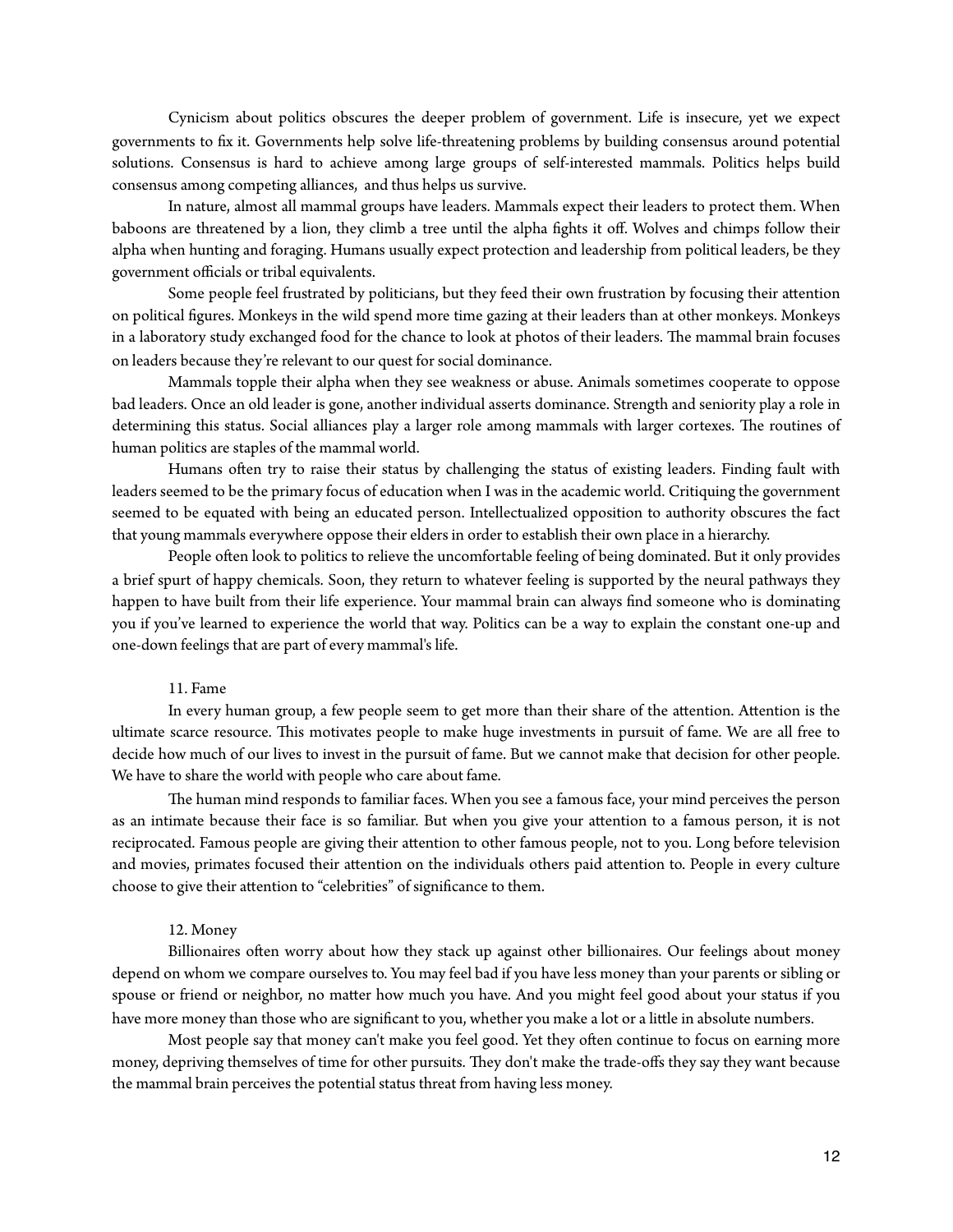Money can be its own hierarchy, or it can be used to raise your status in any of the preceding categories. It can improve your attractiveness and help you gain recognition in culture, politics, religion, academia, sports, or business. Money can buy symbols of status in the hierarchy of your choice.

People often expect money to bring the feeling of freedom from dominance or the relief of past feelings of subjection. They are often disappointed, because the task of earning money requires a lot of submitting to others. You can earn good money without feeling dominant. You might think more advancement will solve the problem, but you end up submitting more to others to advance your career. An unrewarding cycle can result.

No amount of money can guarantee alpha status on every social hierarchy in this list. You can always find someone who has something you don't have if your mind looks for it. Unlimited status goals leave you feeling poor no matter how much money you have. The only escape from this trap is to learn to feel comfortable when you're in the subordinate position.

#### 13. Crime

Some people seek dominance in ways that violate others. Human groups strive to prevent aggressive dominance seeking. But we are all biased judges of when others have violated us and when our own selfadvancement efforts violate others. Human groups create formalized justice systems to solve this problem. We need explicit rules and enforcement mechanisms because humans can beat, kill, steal or rape to satisfy their urge for dominance.

Some individuals violate the rules of their group. These law-breakers often form alliances with each other to promote their own interests. Status hierarchies emerge within those alliances. Making alliances with lawbreakers can raise your status in many ways, which tempts people to do it.

Crime is often excused with the presumption that a person has to feed their family. But many criminals accumulate far more than is necessary to eat. Few acts of aggression are caused by the immediate need for food. Aggression brings a feeling of dominance that the mammal brain likes. People learn to restrain their aggression by anticipating the consequences. Many criminals have highly developed social skills in certain areas, but they have not built the skill of restraining the urge to violate others.

#### **Right and Wrong, Good and Evil, Fair and Unfair**

When another person helps you advance your status, you are inclined to see them as fair and good. It's only human.

When another person threatens your status, you're inclined to see them as bad or evil. The brain is not an objective machine. It evaluates things in relation to its own well-being. This bias annoys us in others, but it is easy to overlook in ourselves.

We aspire to objectivity, and often transcend a narrow focus on our own interests. But our mammalian bias is real, whether we perceive it or not. Becoming more aware of our individual subjectivity can help us be more objective. We can only benefit by knowing how our urge for status colors our judgment. Ethics and morals are just words unless a mammal brain puts them into action.

There *is* a difference between right and wrong, but no individual is a reliable judge of it. We are inclined to feel "wronged" by any setback to our own interests. We don't see the neurochemicals that bathe our conceptions of ethics and morals. Each brain sees the world from the perspective of its own needs and desires. It's easy to notice other people's mammalian biases. That's why discussions of ethics and morals often focus on what other people should do. Telling other people what is right gratifies the urge for social dominance. Moral superiority is an effective way to raise your status. It's easy to see this strategy in others. In one's self, it just seems like "goodness."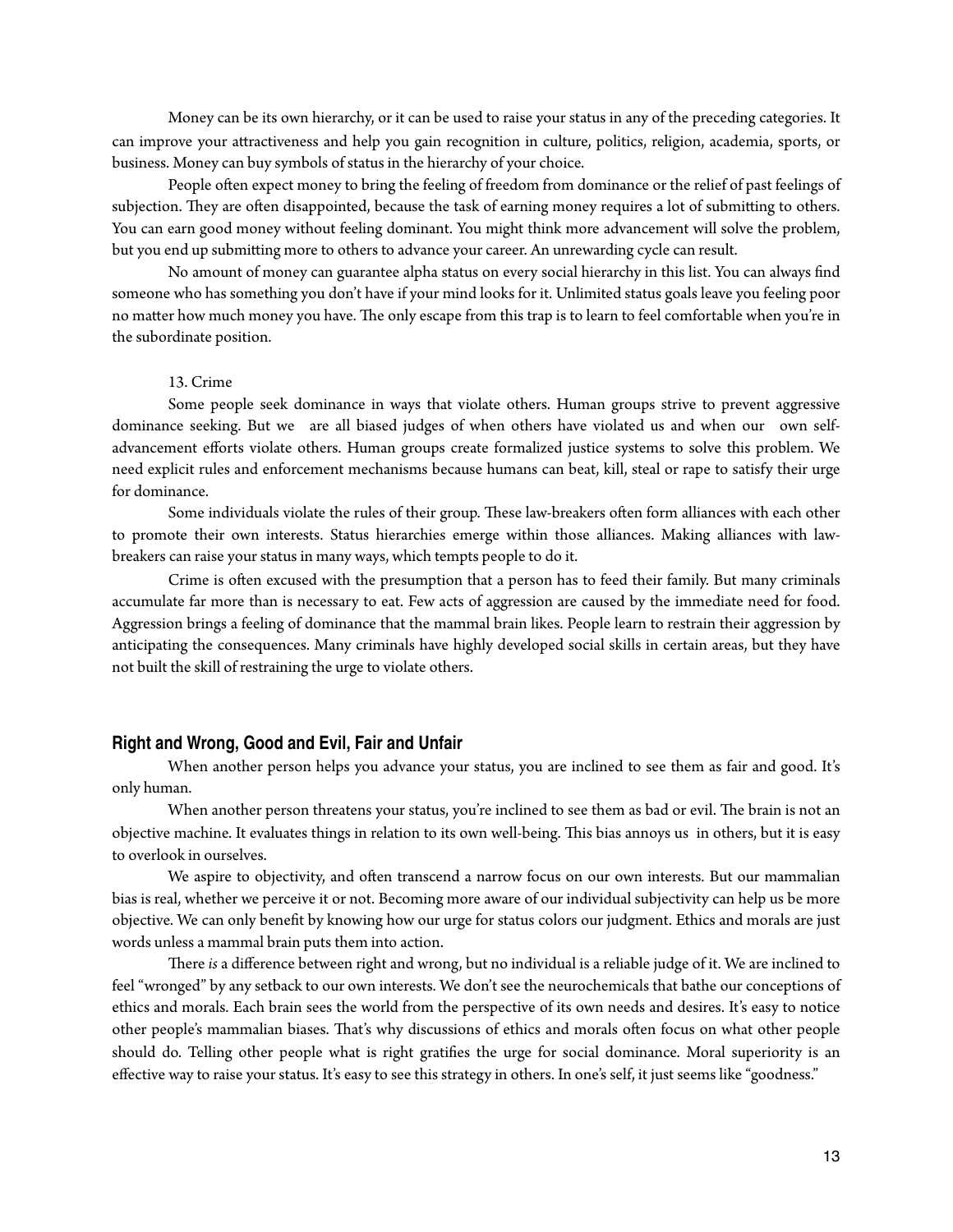The mammal brain evolved for life in groups. Bonding with a group stimulates the happy chemicals. Unhappy chemicals warn a mammal when it strains its group bonds. Every group of mammals determines which behaviors to tolerate and which to reject. Animals decide this without words. Each critter simply moves toward or away from another, as their neurochemicals flow through the channels they built from their past experience. Underneath our higher abstractions, humans do the same thing.

From the largest public institution to the smallest clique of friends, human groups are always rewarding some behaviors and resisting others. Each individual interprets the group's feedback to plot his own survival strategy. Our neurochemicals guide us according to the neural pathways we have built for them from life experience.

Mammals continually shift between cooperating and competing. The mammal brain discerns which strategy best meets its needs in each circumstance. This book is not a prescription for how mammals *should* act but an exploration of how mammals come to settle on certain actions.

Every mammal figures out when they benefit from dominating and when submitting best promotes their survival. This urge to dominate we inherited is neither all good nor all bad. It can be used for good or bad. It can lead people to make great contributions to the world, and to protect children from harm. But it can also lead to evil. The outcome depends on the neural circuits each person builds from their accumulated experience.

Each person develops a sense of right and wrong by processing feedback from the environment. To the mammal brain, the behavior that gets the cheese is right and the behavior that doesn't get the cheese is wrong. This doesn't mean mammals are always selfish. In some situations, a mammal can get the cheese by trusting or aiding its pack-mates. Experience teaches the mammal brain when to trust, when to assert, when to defer, and when to protect. Each brain learns from the rewards it experienced in the past.

As we promote our survival in the world, we are inevitably surrounded by others who are promoting theirs. Our own goal seeking is often frustrated by the goal seeking of others. The daily play of one-upmanship can be hurtful, but it also spurs efforts to solve real problems.

The moment one mammal brain encounters another, it scans for cues about relative strength. Each brain scans for the information it needs to decide if it should submit to survive. Say a dancer meets another dancer. Each brain ponders its relative strengths and weaknesses. Who has better legs? Who has better moves? Who gets better party invitations? The mammal brain goes there. It's easy to condemn this in others and ignore it in one's self.

The urge to dominate drives mammals to take risks. Many good things result from this risk tolerance. People protect those who are weaker than they are. People triumph over difficult circumstances and find solutions they did not expect. The mammal brain is always weighing risk of acting against the risk of doing nothing and having its DNA wiped off the face of the earth. You may not care about reproduction, but your mammal brain strives non-verbally to avoid the risk of dying without a legacy. Paradoxically, this explains the self-destructive behaviors humans are sometimes inclined toward. Your mammal brain will engage in risky behavior if your past experience built a neural link between that behavior and the advancement of your legacy. Chapter 6 explores this problem in depth.

#### **Rage Against the Machine**

We often get frustrated with the mammalian dominance hierarchies in our lives. To your mammal brain, those above you in the hierarchy are threatening your life because they are impeding your chances of passing on your genes. They trigger your unhappy chemicals, and you can easily conclude that your happiness depends on opposing them.

But opposing dominants does not assure happiness. It might raise your status and trigger a brief spurt of happy chemicals. Soon, however, you are likely to be back where you started, frustrated about your status and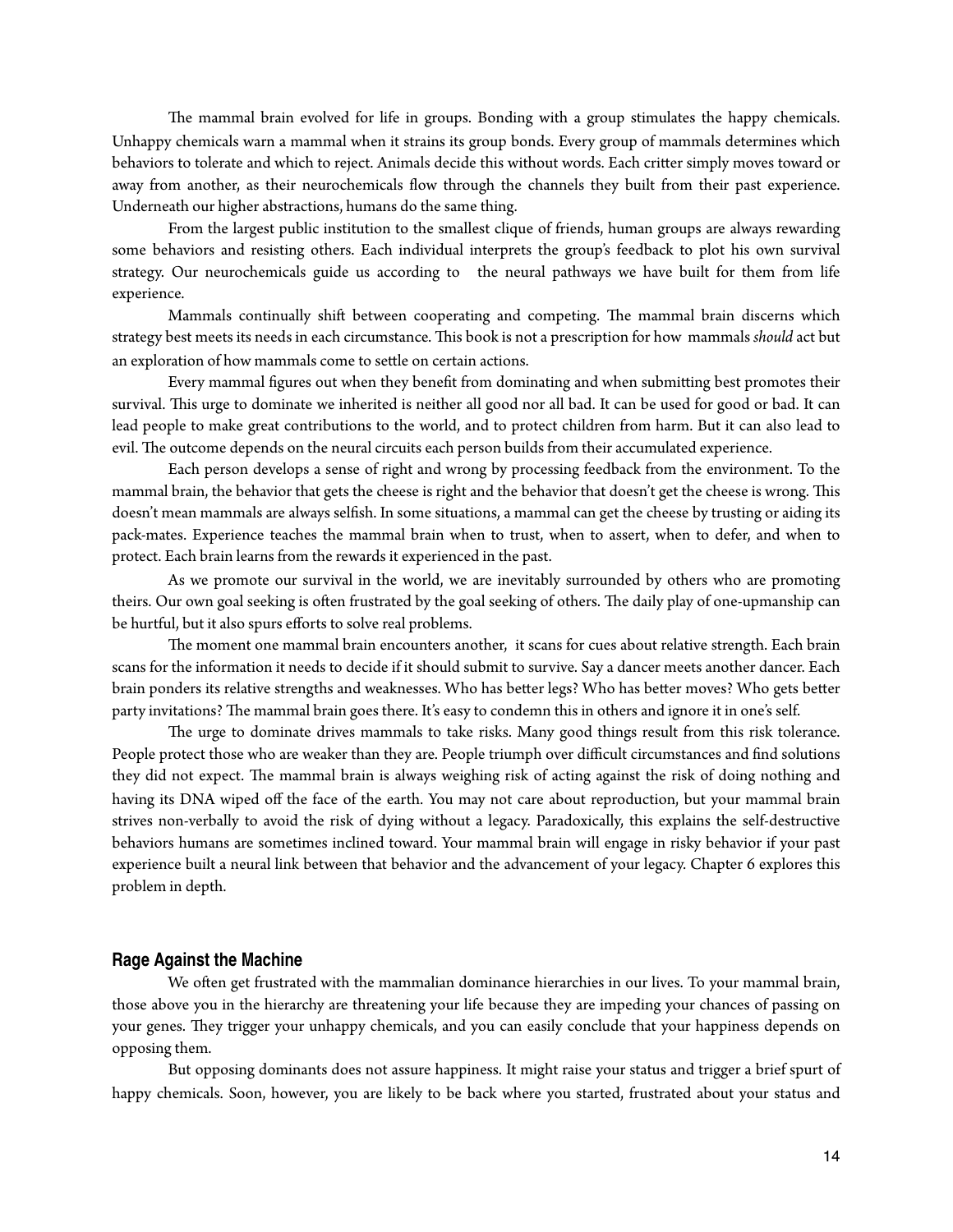looking for something to do about it.. You might seek a new splash of happiness by embarking on a new campaign against those you feel belittled by. Yet a big investment of effort may leave you feeling frustrated.

The best way to free yourself of status frustration is to understand why your brain creates it. Status disappointments feel life-threatening to your mammal brain because in the animal world they truly are. A mammal's DNA is wiped out forever if higher-ranking individuals get the mates and the safety from predators. Your mammal brain seeks status because you are descended from those who scored in the reproduction game.

Your mammal brain focuses on your well-being, but it defines that in its own way. Other people's brains are focused on their well-being. They define it differently because each mammal brain is shaped by its unique experience. Of course, each brain has certain experiences in common. We all start as vulnerable children and come to understand the true extent of our vulnerability as we mature. We all fail to get some of the rewards we seek, and see rewards go to others. We all feel the consequent frustration;, and wonder if something is wrong with the world.

Each bull's legacy is threatened by the other bulls. No bull thinks this consciously, but its neurochemicals surge when rivals appear. Your neurochemicals also respond when others pose a threat to your legacy, even though you would never consciously think that. Your mammal brain equates threats to your status with real survival threats. Unhappy chemicals flow because that motivates mammals to do what it takes to spread their genes. Natural selection built a brain that motivates us to care about our status.

Our world is full of status hierarchies and reading the news often focuses our attention on them. You may have strong neuro-chemical reactions to the news. But focusing on the strangers in the news distracts us from the fact that the people we interact with directly are also mammals disposed to one-upping each other. Our focus here is not to blame the people on the public stage for the behavior patterns common to all mammals. We are better off learning to see those patterns in everyone than blaming them on the alphas in the news.

#### **Success**

You probably don't measure success by the spreading of your genes. But when you know how animals pursue reproductive success, you may find their strategies surprisingly familiar. Animals continually check out each other for fertility indicators in ways not too different from the humans impulse to check out others. Animals promote the status of their children in ways that resemble humans who obsess over their children's SAT scores. Animals get mating opportunities by improving their status, and humans do too.

Your definition of success depends on the neurons you've connected to your happy chemicals. Things relevant to reproductive success in the state of nature get your mammal brain's attention, even if you've been sterilized or live in a monastery or already have many grandchildren. Your mammal brain zooms in on reproductive success factors: your health, your looks, your status in relation to others, your safety, and the safety of children. You may not care about keeping your genes alive, but your ability to feel successful depends on mammalian factors because the mammal brain controls your emotional chemistry. This does not mean you would feel good if you had a lot of babies, because your cortex has built up circuits with additional information. But if you follow *only* your cortex and ignore your mammal brain, you are not likely to feel good no matter how successful you are. You have to define success in a way that makes peace with your mammal brain. And that starts with understanding it.

In nature, males and females have different strategies for reproductive success. Male mammals tend to rely on a quantity strategy, whereas a quality strategy works better for females. The strategies overlap, but the distinctions have importance.

A female mammal must invest so much time in each child that she can only have a limited number of children in her lifetime. Her success depends on her ability to keep each child alive until it mates. She does this by